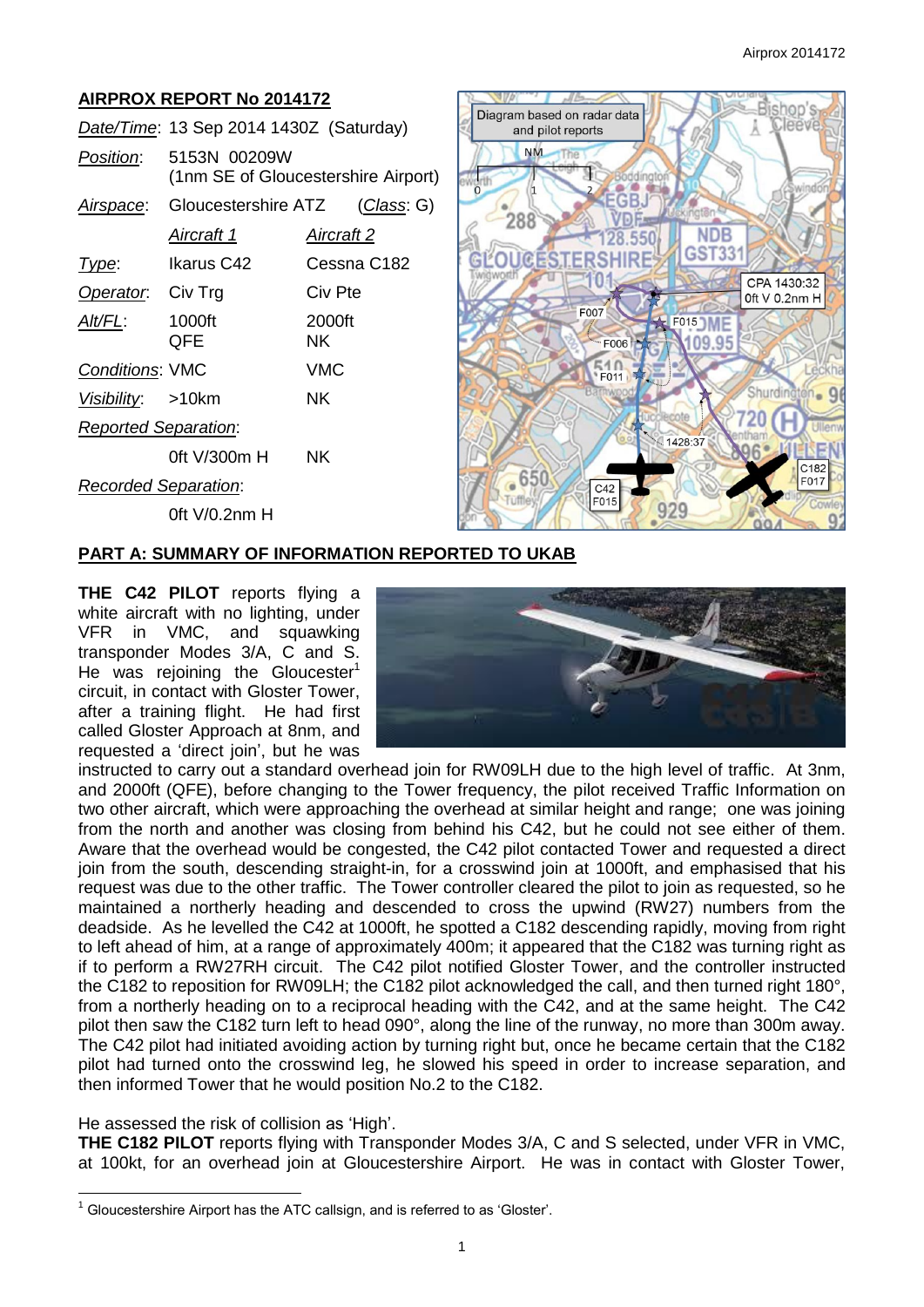turning and descending from 2000ft, and whilst he heard other aircraft on the frequency, he 'had no visual contact' with the C42.

He did not assess the risk of collision.

**THE GLOSTER TOWER CONTROLLER** reports that the C182 and the C42 pilots were both cleared for overhead joins, and were instructed to report descending on the dead-side. All aircraft had been passed generic and specific Traffic Information by the Approach controller, and the Tower controller repeated it. Whilst the C42 was on the dead-side, its pilot reported that the C182 appeared to be descending the wrong way round, possibly right-hand. The C182 pilot acknowledged his error and the Tower controller instructed him to reposition onto the dead-side, and passed him Traffic Information that the C42 was on the dead-side. The controller saw the C182 tracking east-bound, and it appeared to be approximately along the runway centreline. It then made a right-turn onto the dead-side and, shortly after this, the C42 pilot commented that the C182 pilot had turned in front of him and would now be No.1 for the runway. The Tower controller could not see the occurrence because it happened above the tower.

#### **Factual Background**

The weather at Gloucestershire Airport at 1420 was recorded as:

METAR EGBJ 131420Z 03005KT 9999 SCT032 20/12 Q1026

#### **Analysis and Investigation**

#### **CAA ATSI**

The CAA ATSI had access to Gloster RTF and area radar recording together with written reports from the Aerodrome controller and both pilots. Gloster ATSU were providing a split Aerodrome and Approach control service without the aid of surveillance equipment. The two controllers were operating side by side from the VCR. The UK AIP AD 2.EGBJ-10 (14 Nov 2013) states:

(a) Fixed-wing circuit height 1000 ft QFE. Rotary circuit height not above 750 ft QFE. Runway 04, 09 and 18 LH circuit, Runway 22, 27 and 36 RH circuit. Direction may be varied by ATC.

Both pilots had previously been in receipt of a Basic Service from Gloster Approach. At 1423:30 the C42 pilot reported at 8nm south and requested a direct join. The Approach controller advised that the Tower was busy and instructed *"(C42)c/s make a standard overhead join runway zero nine left hand the QFE one zero two four and report at three miles"*. The C42 pilot replied *"Roger standard overhead join er zero nine one zero two four the QFE report three miles (C42)c/s"*. At 1424:20 the C182 pilot contacted Gloster Approach reporting inbound at 2500ft, approaching the Cotswold Ridge. The Approach controller responded *"(C182)c/s Basic Service QNH one zero two six report three miles for a standard overhead join runway zero nine left-hand QFE if you need it one zero two four"*. The C182 pilot acknowledged *"QFE one zero two four report three miles for a standard overhead join for a left-hand zero nine (C182)c/s"*. The Approach controller advised the C182 pilot that his transmission was readability 2.

At 1427:00 the Approach controller passed traffic information to the two aircraft:

| Approach         | "(C182) c/s traffic overhead from the southwest is a C forty-two believed to be in your left<br>eleven o'clock range of one mile" |
|------------------|-----------------------------------------------------------------------------------------------------------------------------------|
|                  |                                                                                                                                   |
| C <sub>182</sub> | "(C182) c/s standby".                                                                                                             |
| Approach         | "(C42) c/s traffic inbound from the southeast Cessna one eight two two thousand feet<br>towards the overhead"                     |
| C42              | "Er roger that $(C42)$ c/s"                                                                                                       |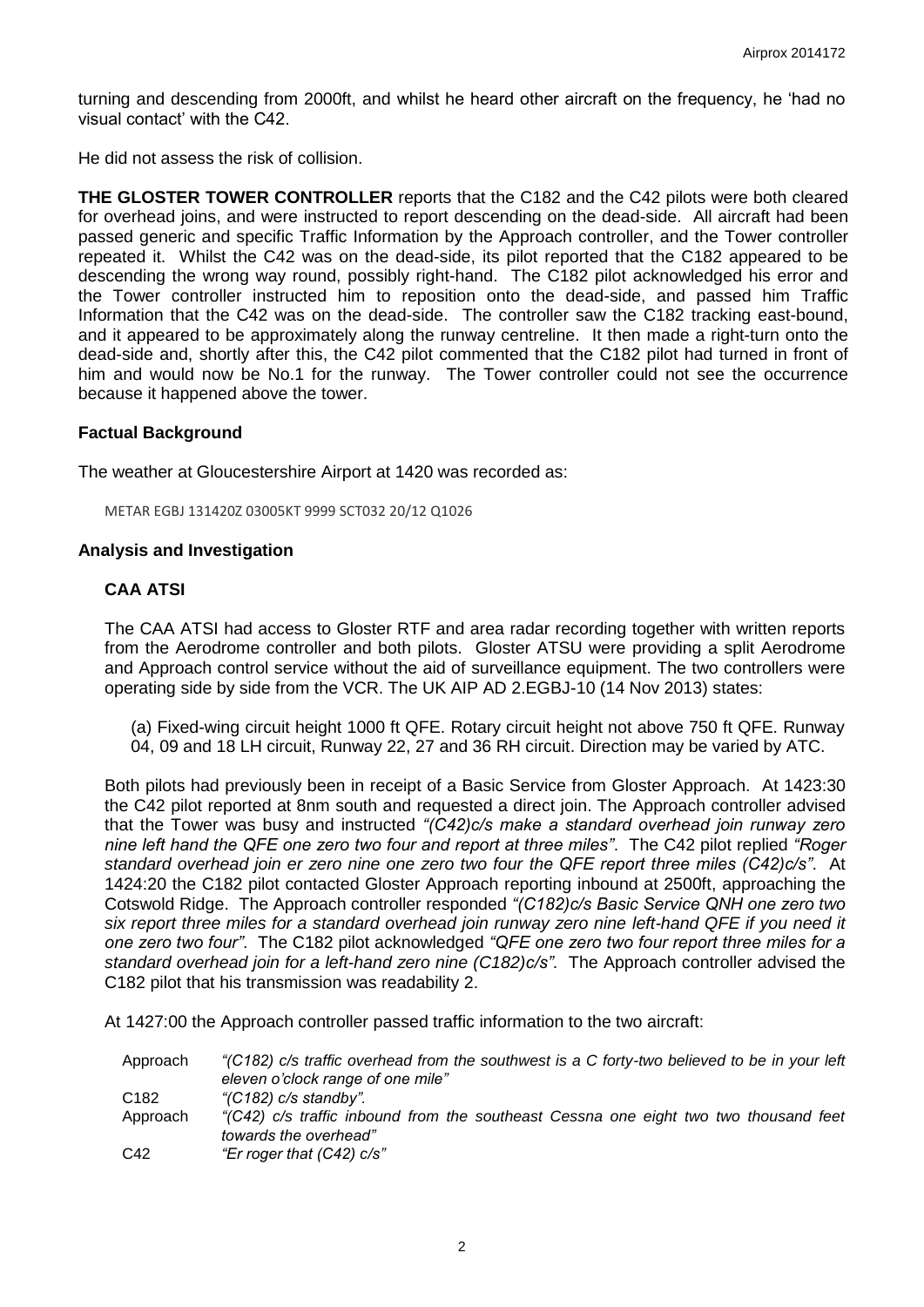At 1427:37 the C42 was 3.6nm south of Gloster, and the C182 was 4.6nm southeast of Gloster. The Approach controller passed Traffic Information on another aircraft to both the C42 and C182 pilots before transferring them to the Tower frequency At 1428:00 the following RTF exchange occurred:

| C <sub>182</sub> | "Tower (C182) $c/s$                                                                                              |
|------------------|------------------------------------------------------------------------------------------------------------------|
| Tower            | "(C182) c/s Gloster Tower report descending on the dead-side traffic descending ahead is<br>an Ikarus (the C42)" |
| C <sub>182</sub> | "Report descending dead-side er copy your traffic descending ahead"                                              |
| C42              | "Er Gloster Tower (C42) c/s with you"                                                                            |
| Tower            | "(C42) c/s Gloster Tower report descending on the dead-side"                                                     |
| C42              | "Er report descending dead-side (C42) c/s er will it help with the flow if I er we descend                       |
|                  | direct dead-side to go crosswind"                                                                                |
| Tower            | "(C42) c/s affirm"                                                                                               |

At 1429:00 radar showed the C42's position 2nm south of Gloster at FL013, with groundspeed (G/S) of 069kts. The C182 was 1.4nm southeast of Gloster at FL017 with ground-speed of 123kts – Figure 1.



Figure 1 – Swanwick MRT at 1429:00

At 1429:26 the C182 is shown commencing a left turn 0.6nm south of the airfield and the following RTF exchange occurs:

| C42   | "(C42) c/s descending deadside"                                                         |
|-------|-----------------------------------------------------------------------------------------|
| Tower | "(C42) report downwind"                                                                 |
| C42   | "Er report downwind and er visual with a Cessna at this time er crossing right to left" |
| Tower | "Roger (C42) c/s"                                                                       |

At 1429:42 the C182 was shown to have made a left turn followed by a right turn – Figure 2.

| C42              | "Er (C42) c/s that descending Cessna appears to be in a right-hand turn er is he going the  |
|------------------|---------------------------------------------------------------------------------------------|
|                  | wrong way round the circuit"                                                                |
| C <sub>182</sub> | "Roger apologies (C182) c/s                                                                 |
| Tower            | "(C182) c/s roger if you reposition to the dead-side traffic descending at the moment is an |
|                  | Ikarus (C42)"                                                                               |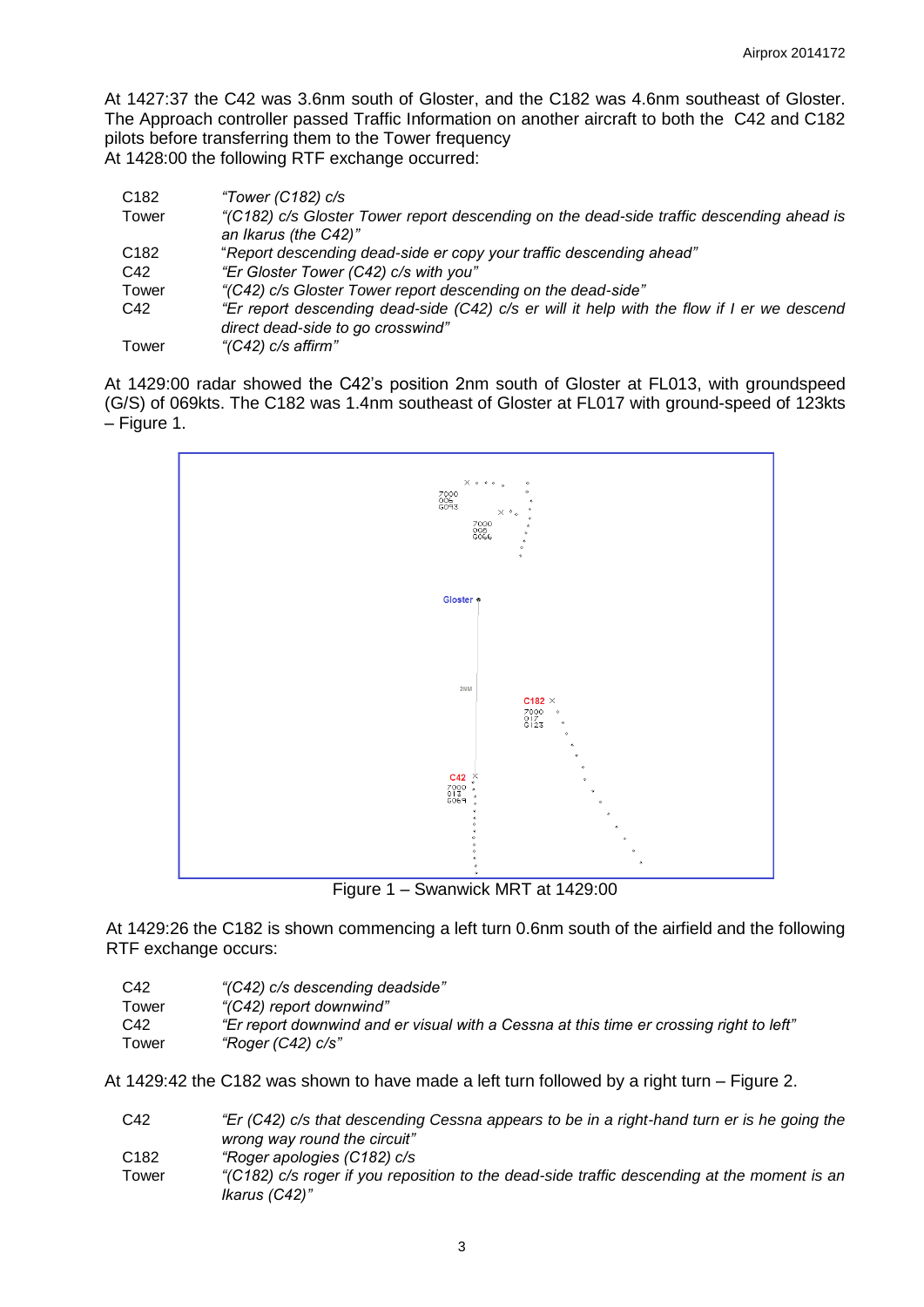



Figure 2 – Swanwick MRT at 1429:42

At 1430:14 the C182 had turned through 180 degrees and was overhead the airfield on a reciprocal track to the C42. Both aircraft were indicating FL003 (height 600ft on QNH 1024hPa) at a range of 0.6nm – Figure 3.



Figure 3 – Swanwick MRT at 1430:14

The next sweep of the radar (1430:18) showed the horizontal distance as 0.4nm with the C182 100ft below the C42 – Figure 4.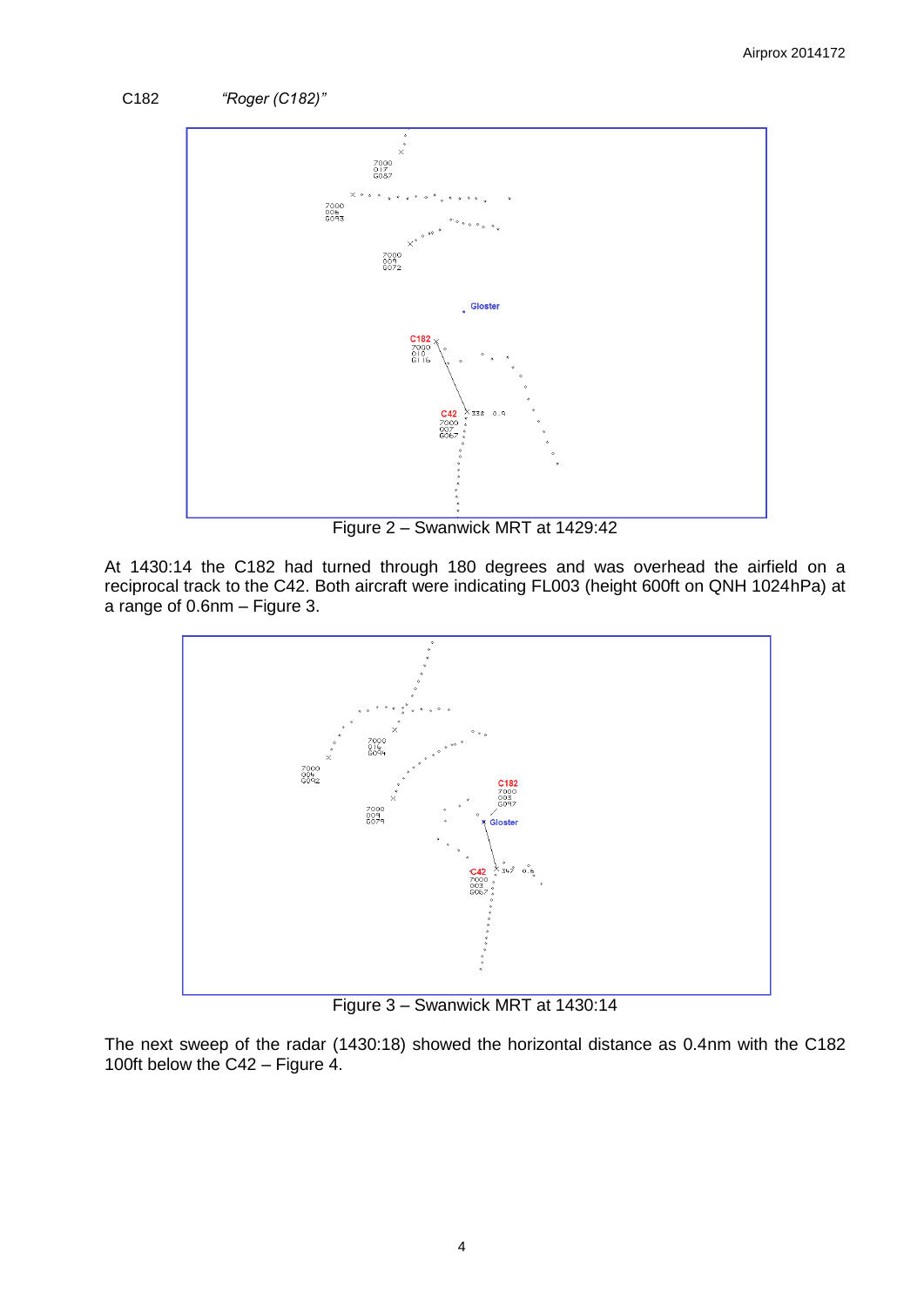

Figure 4 – Swanwick MRT at 1430:18

At 1430:26 (CPA) the C42 pilot reported *"(C42)c/s the Cessna appears to be turning er directly in front of us into the circuit so he looks like he's number one now".* This was acknowledged by the Tower controller. The C182 is shown tracking northeast, in the C42's 12 o'clock, at range of 0.2nm and 100ft below – Figure 5.



Figure 5 – Swanwick MRT at 1430:26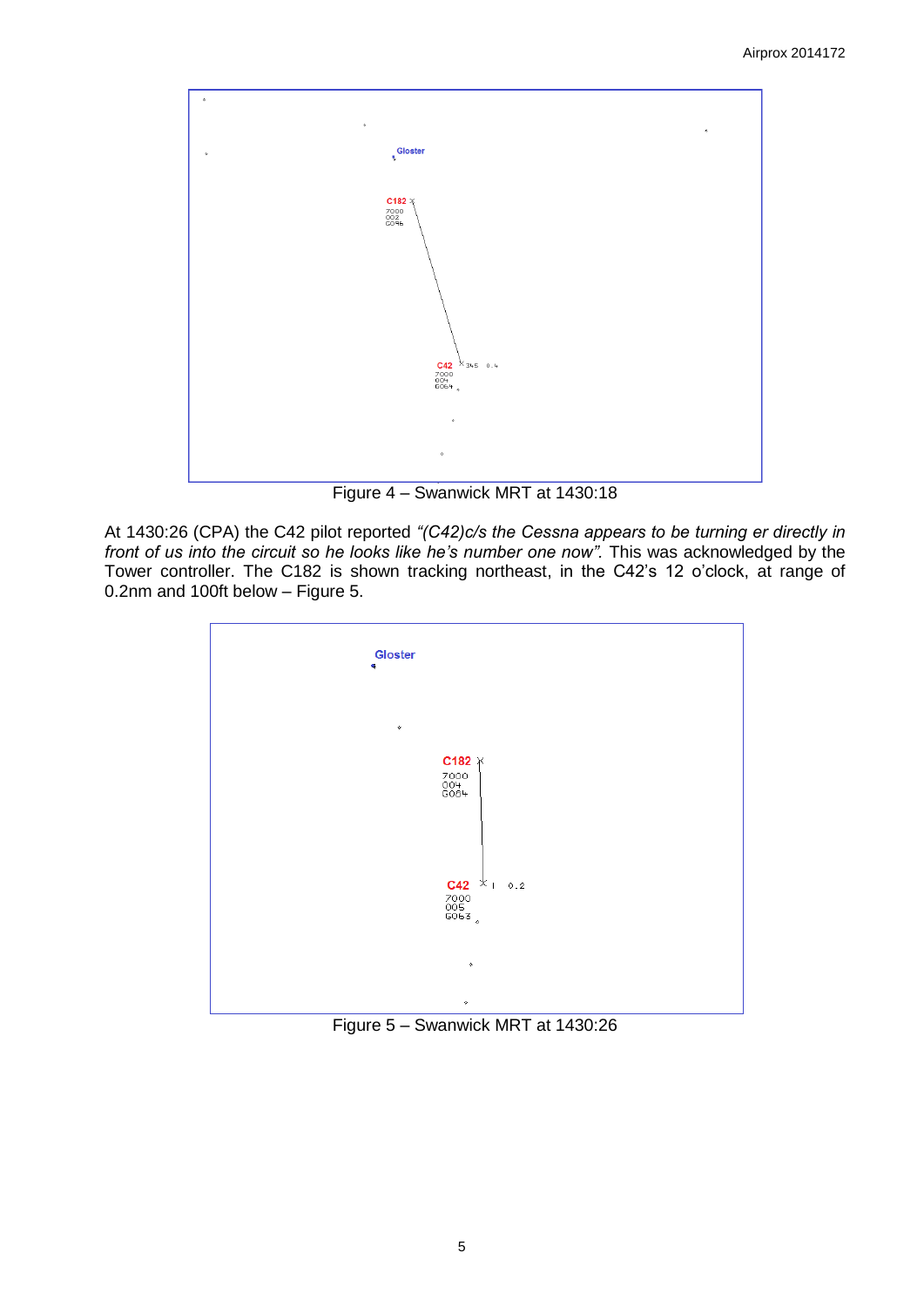At 1430:34 The C182 continued the turn north - Figure 6.



Figure 6 – Swanwick MRT at 1430:34

The C42 then faded from radar and the C182 continued to position crosswind and then downwind ahead of the C42, and the two aircraft continued to land without further incident.

Both aircraft were within the ATZ and in receipt of an Aerodrome Control Service. CAP493 - The Manual of Air Traffic Services (MATS) Part 1, Section 2, Chapter 1, Paragraph 1.4 states:

'Aerodrome Control shall issue information and instructions to aircraft under its control to achieve a safe, orderly and expeditious flow of air traffic with the objective of: Preventing collisions between: aircraft flying in, and in the vicinity of, the ATZ…

…Note: Aerodrome Control is not solely responsible for the prevention of collisions. Pilots and … must also fulfil their own responsibilities in accordance with Rules of the Air.'

Paragraph 1.23 states:

'Traffic information and instructions shall be passed to aircraft on any occasion that a controller considers it necessary in the interests of safety, or when requested by a pilot. In particular, Aerodrome Control shall provide:

generic traffic information to enable VFR pilots to safely integrate their flight with other aircraft; specific traffic information appropriate to the stage of flight and risk of collision; timely instructions as necessary to prevent collisions and to enable safe, orderly and expeditious flight within and in the vicinity of the ATZ.'

Both aircraft had previously been instructed by the Approach controller to position for a standard overhead join RW09LH. [It was noted that the C42 pilot did not read-back 'left-hand' but this was not a factor in the Airprox.] The C182 pilot gave a correct full read-back. Both pilots had been passed appropriate Traffic Information by the Approach controller prior to being transferred to the Tower.

As the two aircraft approached the airfield, the C182 was slightly ahead of the C42. However, on initial contact, the Tower controller instructed the C182 pilot to report dead-side, reporting that the C42 was descending ahead. Although this was incorrect (the C42 was behind) it was not considered to be a factor in the Airprox.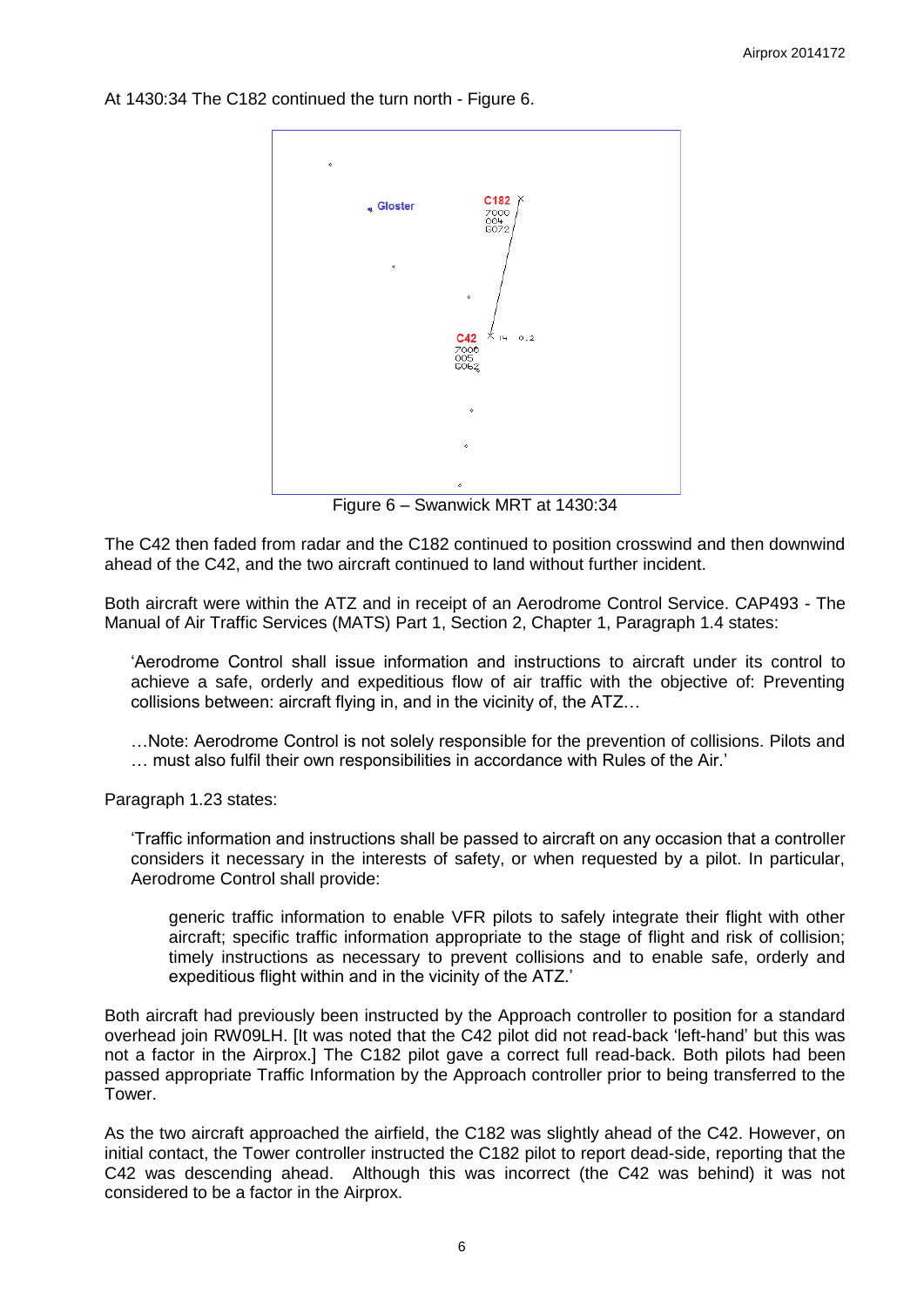When the C42 pilot contacted the Tower, the controller agreed to allow the C42 to route direct to join crosswind, descending on the dead side. The C42 pilot then sighted the C182 descending ahead. The C182 pilot had acknowledged the instruction to join overhead for the left-hand traffic pattern on RW09. It was considered likely that the C182 pilot became disorientated as he descended early on the deadside, and failed to follow the overhead joining procedure for a lefthand pattern on RW09; this resulted in the C182 pilot descending into conflict with the C42, which was joining crosswind.

### **UKAB Secretariat**

The pilots were flying in the vicinity of a published aerodrome and were required to conform to the pattern of traffic formed by other aircraft intending to land at that aerodrome or keep clear of the airspace in which the pattern was formed.<sup>2</sup> The Gloster Tower controller had communicated the order of priority for landing, and so the pilots were required to approach to land in that order.<sup>3</sup> Nonetheless, both pilots had the responsibility for avoiding collisions and for ensuring that they do not fly in such proximity to other aircraft as to create a danger of collision. $4$ 

#### **Summary**

An Airprox was reported overhead Gloucestershire Airport, within the Class G airspace of the Gloster ATZ<sup>5</sup>, between an Ikarus C42 and a Cessna C182. Both aircraft were being flown under VFR, on flights inbound to Gloster, and their pilots were in receipt of Aerodrome Control Services from Gloster Tower on the same frequency and had been passed Traffic Information on each other and an order of landing.

#### **PART B: SUMMARY OF THE BOARD'S DISCUSSIONS**

Information available included reports from the pilots of both aircraft, transcripts of the relevant RT frequencies, radar photographs/video recordings, reports from the air traffic controller involved and reports from the appropriate ATC and operating authorities.

The Board first considered the actions of the Tower controller. Normally, a controller would allocate the order of recovery as aircraft report at the overhead but in this case, the circuit was busy, and members agreed that the controller had displayed considerable flexibility by recognising that the C42 pilot was trying to help expedite the circuit flow by joining cross-wind, and had integrated his request in to the busy circuit. Some members wondered if the controller might have noted that the C182 would have been considerably faster than the C42 and therefore sequenced it ahead; however, it was noted that the C42 pilot made contact well before the C182 pilot and so this was probably not achievable in this case. All-in-all, the Board thought that the controller had done well to manage the C182 pilots incorrect join and provide a practical suggestion to resolve the situation, despite being unable to see the conflict.

The Board then discussed the actions of the C182 pilot and quickly determined that he had clearly made a mistake and joined for the incorrect runway; it was not clear why this was, but there could have been some expectation bias or reversionary behaviour if he had predominantly joined for RW27 in the past. Nevertheless, regardless of the Human Factors issues involved, the Board opined that, in the busy traffic pattern, once he had realised his mistake the C182 pilot would have been better served by returning to the overhead and correcting his positioning at that level rather than manoeuvring at circuit height having been told that the C42 was joining crosswind. The Board agreed that the cause of the Airprox had been that the C182 pilot had flown into conflict with the C42 during these manoeuvres after having mistakenly joined for the wrong runway.

<sup>2&</sup>lt;br><sup>2</sup> Rules of the Air 2007, Rule 12, Flight in the vicinity of an aerodrome, and Regulatory Article 2307(1) Para 16

Rules of the Air 2007, Rule 13, Order of Landing

<sup>4</sup> Rules of the Air 2007, Rule 8, Avoiding Aerial Collisions

<sup>5</sup> Aerodrome Traffic Zone